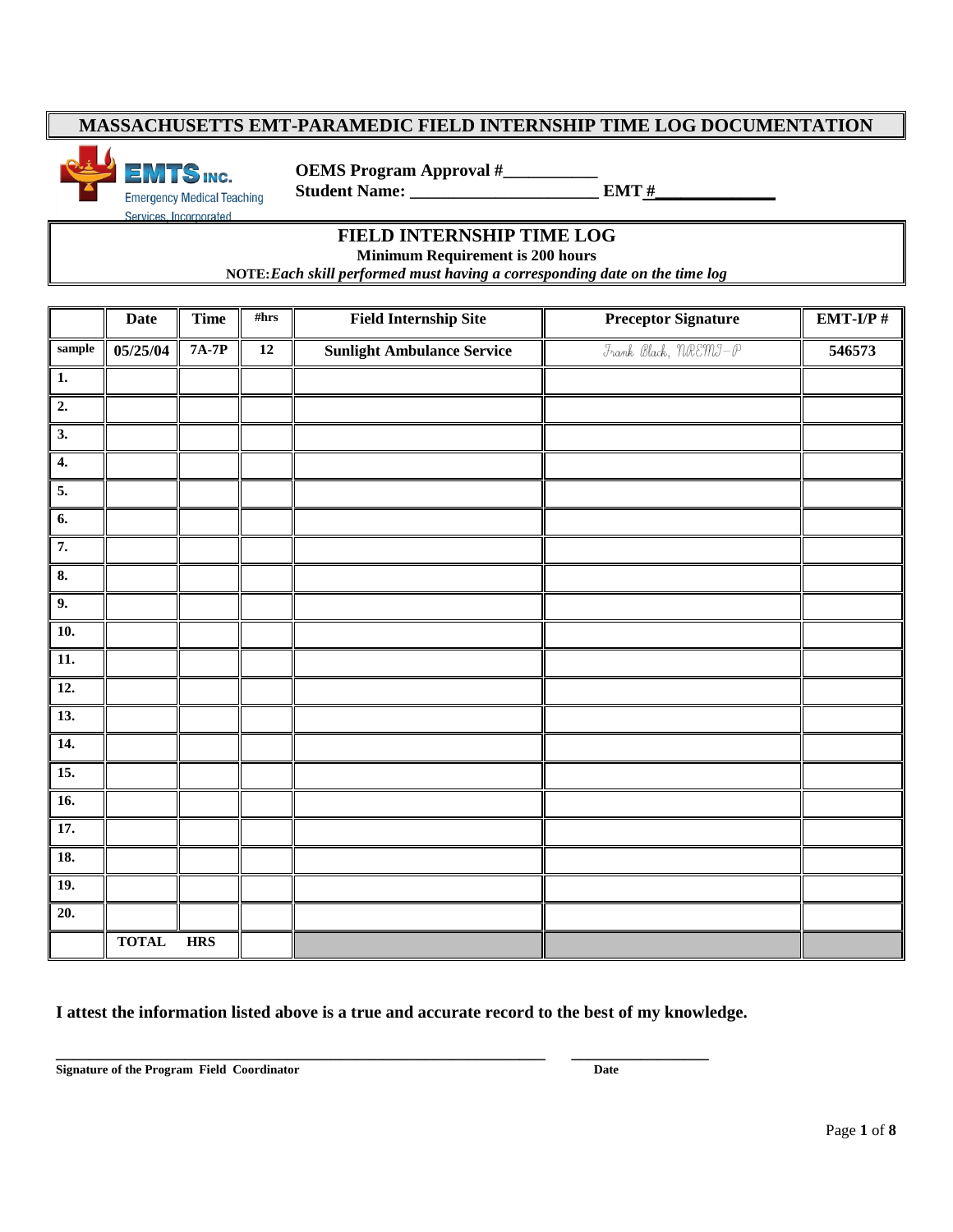

 **OEMS Program Approval #\_\_\_\_\_\_\_\_\_\_\_**

**FIELD INTERNSHIP TIME LOG** 

**Minimum Requirement is 200 hours**

**NOTE:***Each skill performed must having a corresponding date on the time log* 

|                           | <b>Date</b>  | <b>Time</b>  | #hrs | <b>Field Internship Site</b>      | <b>Preceptor Signature</b>                                                         | $EMT-I/P#$ |
|---------------------------|--------------|--------------|------|-----------------------------------|------------------------------------------------------------------------------------|------------|
| $\mbox{sample}$           | 05/25/04     | <b>7A-7P</b> | 12   | <b>Sunlight Ambulance Service</b> | Frank Black, $\mathcal{H}\mathcal{R}\mathcal{E}\mathcal{H}\mathcal{I}-\mathcal{P}$ | 546573     |
| $\boxed{1}$               |              |              |      |                                   |                                                                                    |            |
| $\overline{2}$ .          |              |              |      |                                   |                                                                                    |            |
| $\overline{3}$ .          |              |              |      |                                   |                                                                                    |            |
| $\overline{4}$ .          |              |              |      |                                   |                                                                                    |            |
| 5.                        |              |              |      |                                   |                                                                                    |            |
| $\overline{6}$ .          |              |              |      |                                   |                                                                                    |            |
| 7.                        |              |              |      |                                   |                                                                                    |            |
| $\overline{\mathbf{8}}$ . |              |              |      |                                   |                                                                                    |            |
| 9.                        |              |              |      |                                   |                                                                                    |            |
| <b>10.</b>                |              |              |      |                                   |                                                                                    |            |
| 11.                       |              |              |      |                                   |                                                                                    |            |
| $\overline{12}$ .         |              |              |      |                                   |                                                                                    |            |
| 13.                       |              |              |      |                                   |                                                                                    |            |
| 14.                       |              |              |      |                                   |                                                                                    |            |
| 15.                       |              |              |      |                                   |                                                                                    |            |
| 16.                       |              |              |      |                                   |                                                                                    |            |
| 17.                       |              |              |      |                                   |                                                                                    |            |
| <b>18.</b>                |              |              |      |                                   |                                                                                    |            |
| <b>19.</b>                |              |              |      |                                   |                                                                                    |            |
| $\overline{20}$ .         |              |              |      |                                   |                                                                                    |            |
|                           | <b>TOTAL</b> | <b>HRS</b>   |      |                                   |                                                                                    |            |

**I attest the information listed above is a true and accurate record to the best of my knowledge.**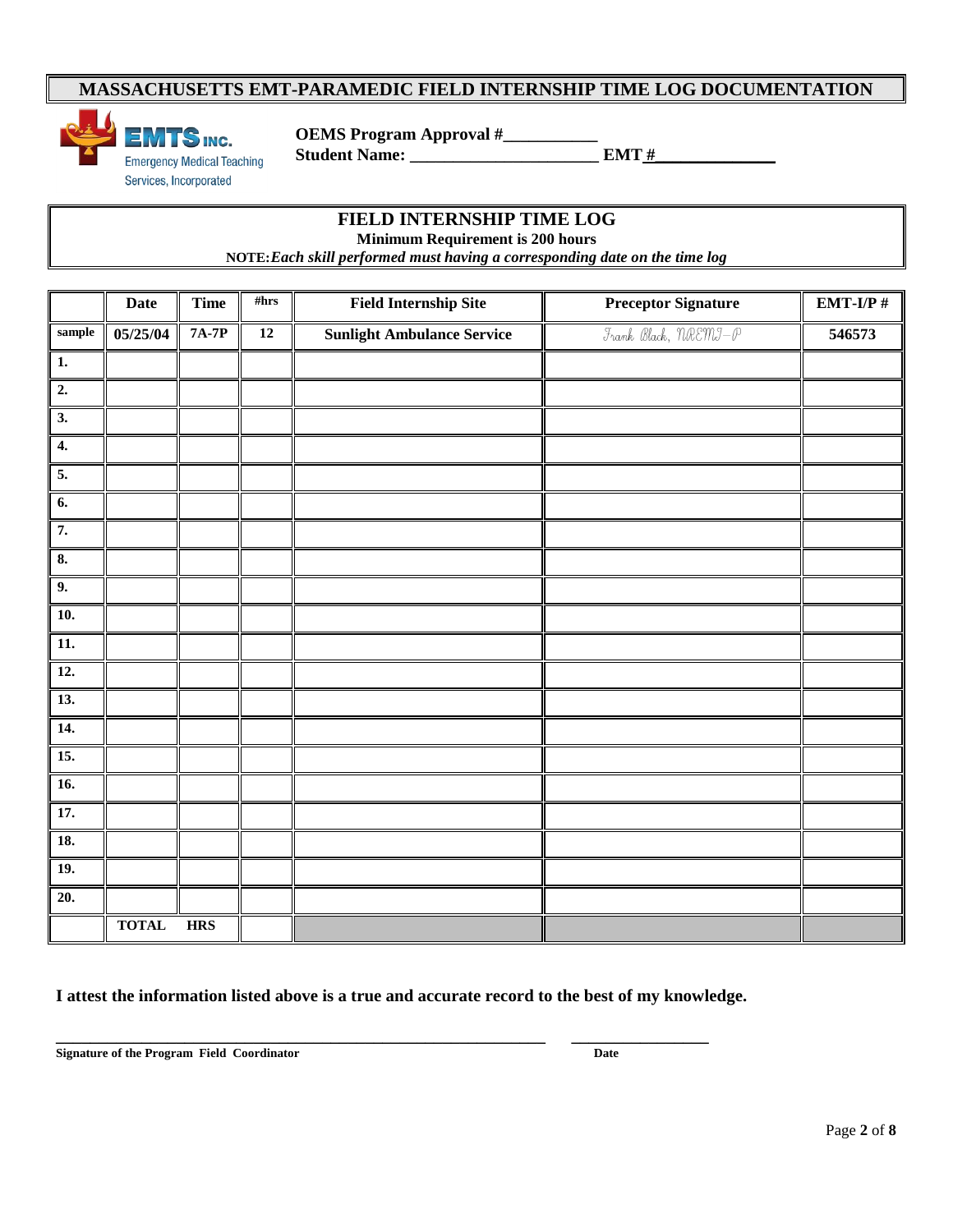

 **OEMS Program Approval #\_\_\_\_\_\_\_\_\_\_\_**

**FIELD INTERNSHIP TIME LOG \*\* ON DUTY \*\***

**NOTE:***Each skill performed must having a corresponding date on the time log* 

|                           | <b>Date</b>  | <b>Time</b>  | #hrs | <b>Field Internship Site</b>      | <b>Preceptor Signature</b>                                                         | $EMT-I/P$ # |
|---------------------------|--------------|--------------|------|-----------------------------------|------------------------------------------------------------------------------------|-------------|
| $\bf{sample}$             | 05/25/04     | <b>7A-7P</b> | 12   | <b>Sunlight Ambulance Service</b> | Frank Black, $\mathcal{H}\mathcal{R}\mathcal{E}\mathcal{H}\mathcal{I}-\mathcal{P}$ | 546573      |
| 1.                        |              |              |      |                                   |                                                                                    |             |
| $\overline{2}$ .          |              |              |      |                                   |                                                                                    |             |
| $\overline{\mathbf{3}}$ . |              |              |      |                                   |                                                                                    |             |
| $\overline{4}$ .          |              |              |      |                                   |                                                                                    |             |
| 5.                        |              |              |      |                                   |                                                                                    |             |
| $\overline{6}$ .          |              |              |      |                                   |                                                                                    |             |
| 7.                        |              |              |      |                                   |                                                                                    |             |
| $\overline{\mathbf{8}}$ . |              |              |      |                                   |                                                                                    |             |
| 9.                        |              |              |      |                                   |                                                                                    |             |
| 10.                       |              |              |      |                                   |                                                                                    |             |
| 11.                       |              |              |      |                                   |                                                                                    |             |
| $\overline{12}$ .         |              |              |      |                                   |                                                                                    |             |
| 13.                       |              |              |      |                                   |                                                                                    |             |
| 14.                       |              |              |      |                                   |                                                                                    |             |
| $\overline{15}$ .         |              |              |      |                                   |                                                                                    |             |
| $\overline{16}$ .         |              |              |      |                                   |                                                                                    |             |
| 17.                       |              |              |      |                                   |                                                                                    |             |
| 18.                       |              |              |      |                                   |                                                                                    |             |
| 19.                       |              |              |      |                                   |                                                                                    |             |
| $\overline{20}$ .         |              |              |      |                                   |                                                                                    |             |
|                           | <b>TOTAL</b> | <b>HRS</b>   |      |                                   |                                                                                    |             |

**I attest the information listed above is a true and accurate record to the best of my knowledge.**

**\_\_\_\_\_\_\_\_\_\_\_\_\_\_\_\_\_\_\_\_\_\_\_\_\_\_\_\_\_\_\_\_\_\_\_\_\_\_\_\_\_\_\_\_\_\_\_\_\_\_\_\_\_\_\_\_\_ \_\_\_\_\_\_\_\_\_\_\_\_\_\_\_\_**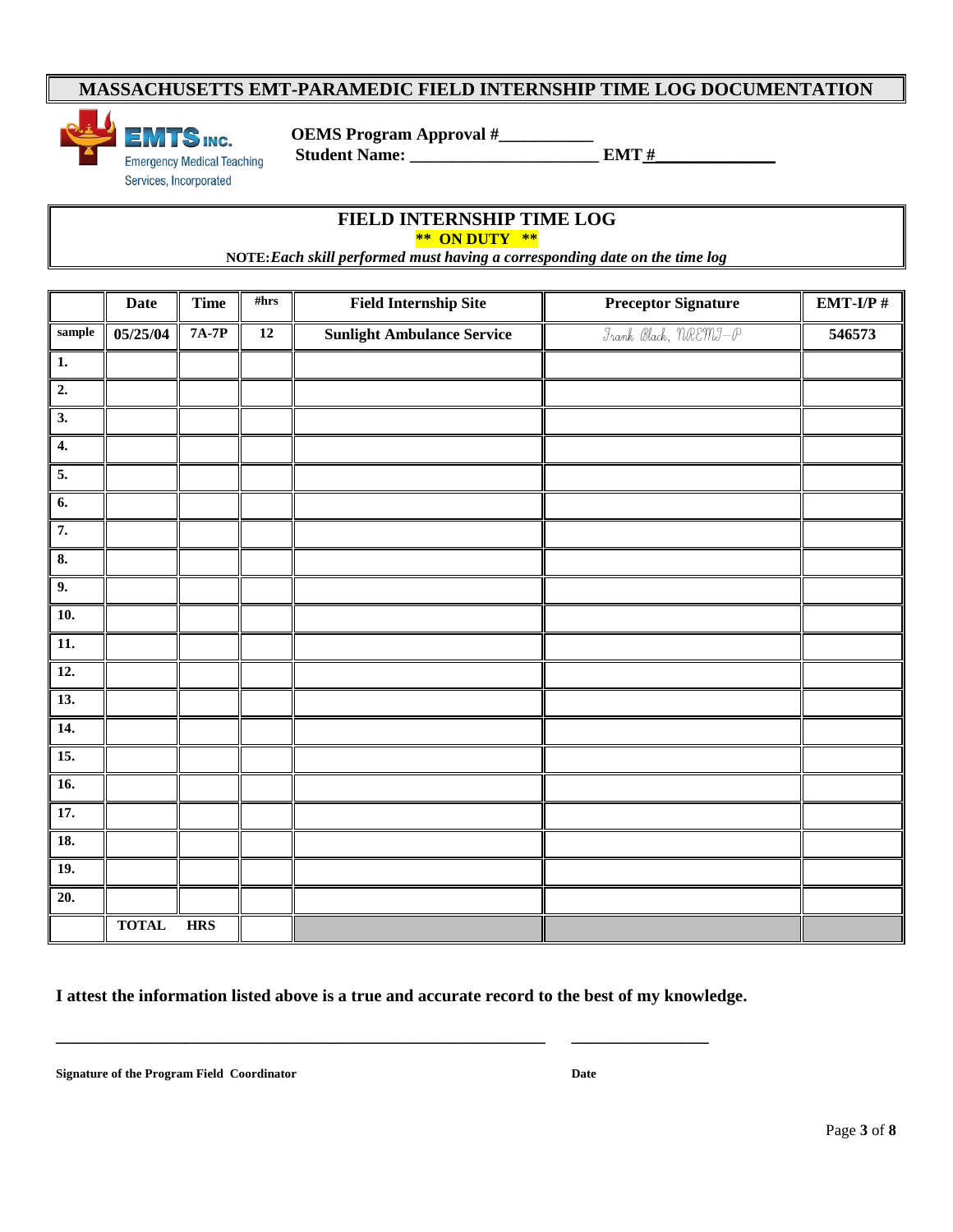

 **OEMS Program Approval #\_\_\_\_\_\_\_\_\_\_\_**

**PATIENT ASSESSMENTS** *Adult or Pediatric* 

 **Minimum 30 ALS Contacts 10 of which you MUST be the "Team Leader"** 

**NOTE: This skill also requires a written report.**

|                   | Date     | Age/Sex | <b>Chief Complaint</b> | <b>Team Leader</b> | <b>Preceptor Signature</b> | $EMT-P#$ | SARF $#$ |
|-------------------|----------|---------|------------------------|--------------------|----------------------------|----------|----------|
| sample            | 06/15/04 | 21/M    | <b>Chest Pain</b>      | YES/NO             | Susan Smith, EMI-P         | 876543   | 999999   |
| $\overline{1}$ .  |          |         |                        |                    |                            |          |          |
| $\overline{2}$ .  |          |         |                        |                    |                            |          |          |
| $\overline{3}$ .  |          |         |                        |                    |                            |          |          |
| $\overline{4}$ .  |          |         |                        |                    |                            |          |          |
| $\overline{5}$ .  |          |         |                        |                    |                            |          |          |
| 6.                |          |         |                        |                    |                            |          |          |
| 7.                |          |         |                        |                    |                            |          |          |
| 8.                |          |         |                        |                    |                            |          |          |
| 9.                |          |         |                        |                    |                            |          |          |
| $\overline{10}$ . |          |         |                        |                    |                            |          |          |
| 11.               |          |         |                        |                    |                            |          |          |
| 12.               |          |         |                        |                    |                            |          |          |
| 13.               |          |         |                        |                    |                            |          |          |
| 14.               |          |         |                        |                    |                            |          |          |
| 15.               |          |         |                        |                    |                            |          |          |
| 16.               |          |         |                        |                    |                            |          |          |
| 17.               |          |         |                        |                    |                            |          |          |
| 18.               |          |         |                        |                    |                            |          |          |
| <b>19.</b>        |          |         |                        |                    |                            |          |          |
| 20.               |          |         |                        |                    |                            |          |          |
| 21.               |          |         |                        |                    |                            |          |          |
| $\overline{22}$ . |          |         |                        |                    |                            |          |          |
| $\overline{23}$ . |          |         |                        |                    |                            |          |          |
| 24.               |          |         |                        |                    |                            |          |          |
| 25.               |          |         |                        |                    |                            |          |          |

**I attest the information listed above is a true and accurate record to the best of my knowledge.**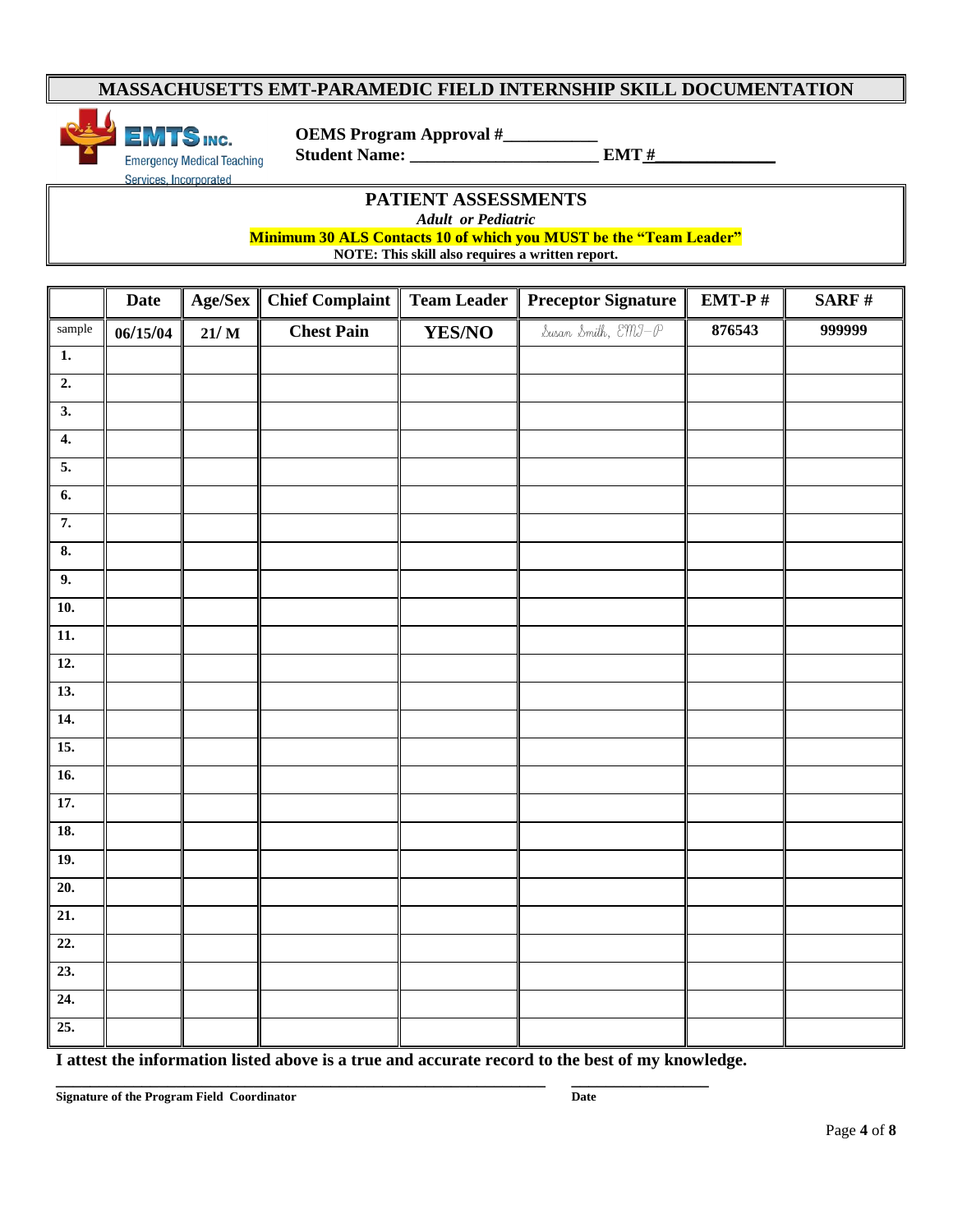

 **OEMS Program Approval #\_\_\_\_\_\_\_\_\_\_\_**

**PATIENT ASSESSMENTS** *Adult or Pediatric* 

 **Minimum 30 ALS Contacts 10 of which you MUST be the "Team Leader"** 

**NOTE: This skill also requires a written report.**

|                           | Date     | Age/Sex | <b>Chief Complaint</b> | <b>Team Leader</b> | <b>Preceptor Signature</b>                                                                                                                                                                                                                                                                                                                                                                                                      | EMT-P $#$ | $\operatorname{\bf SARF}$ # |
|---------------------------|----------|---------|------------------------|--------------------|---------------------------------------------------------------------------------------------------------------------------------------------------------------------------------------------------------------------------------------------------------------------------------------------------------------------------------------------------------------------------------------------------------------------------------|-----------|-----------------------------|
| sample                    | 06/15/04 | $21/$ M | <b>Chest Pain</b>      | YES/NO             | $\begin{minipage}{.4\linewidth} \textit{D} \textit{w} \textit{w} \textit{w} \textit{w} \textit{w} \textit{w} \textit{w} \textit{w} \textit{w} \textit{w} \textit{w} \textit{w} \textit{w} \textit{w} \textit{w} \textit{w} \textit{w} \textit{w} \textit{w} \textit{w} \textit{w} \textit{w} \textit{w} \textit{w} \textit{w} \textit{w} \textit{w} \textit{w} \textit{w} \textit{w} \textit{w} \textit{w} \textit{w} \textit{$ | 876543    | 999999                      |
| $\mathbf{1}$ .            |          |         |                        |                    |                                                                                                                                                                                                                                                                                                                                                                                                                                 |           |                             |
| $\overline{2}$ .          |          |         |                        |                    |                                                                                                                                                                                                                                                                                                                                                                                                                                 |           |                             |
| $\overline{3}$ .          |          |         |                        |                    |                                                                                                                                                                                                                                                                                                                                                                                                                                 |           |                             |
| $\overline{4}$ .          |          |         |                        |                    |                                                                                                                                                                                                                                                                                                                                                                                                                                 |           |                             |
| $\overline{5}$ .          |          |         |                        |                    |                                                                                                                                                                                                                                                                                                                                                                                                                                 |           |                             |
| $\overline{6}$ .          |          |         |                        |                    |                                                                                                                                                                                                                                                                                                                                                                                                                                 |           |                             |
| 7.                        |          |         |                        |                    |                                                                                                                                                                                                                                                                                                                                                                                                                                 |           |                             |
| $\overline{\mathbf{8}}$ . |          |         |                        |                    |                                                                                                                                                                                                                                                                                                                                                                                                                                 |           |                             |
| 9.                        |          |         |                        |                    |                                                                                                                                                                                                                                                                                                                                                                                                                                 |           |                             |
| $\overline{10}$ .         |          |         |                        |                    |                                                                                                                                                                                                                                                                                                                                                                                                                                 |           |                             |
| $\overline{11}$ .         |          |         |                        |                    |                                                                                                                                                                                                                                                                                                                                                                                                                                 |           |                             |
| <b>12.</b>                |          |         |                        |                    |                                                                                                                                                                                                                                                                                                                                                                                                                                 |           |                             |
| $\overline{13}$ .         |          |         |                        |                    |                                                                                                                                                                                                                                                                                                                                                                                                                                 |           |                             |
| $\overline{14}$ .         |          |         |                        |                    |                                                                                                                                                                                                                                                                                                                                                                                                                                 |           |                             |
| 15.                       |          |         |                        |                    |                                                                                                                                                                                                                                                                                                                                                                                                                                 |           |                             |
| 16.                       |          |         |                        |                    |                                                                                                                                                                                                                                                                                                                                                                                                                                 |           |                             |
| 17.                       |          |         |                        |                    |                                                                                                                                                                                                                                                                                                                                                                                                                                 |           |                             |
| <b>18.</b>                |          |         |                        |                    |                                                                                                                                                                                                                                                                                                                                                                                                                                 |           |                             |
| <b>19.</b>                |          |         |                        |                    |                                                                                                                                                                                                                                                                                                                                                                                                                                 |           |                             |
| $\overline{20}$ .         |          |         |                        |                    |                                                                                                                                                                                                                                                                                                                                                                                                                                 |           |                             |
| 21.                       |          |         |                        |                    |                                                                                                                                                                                                                                                                                                                                                                                                                                 |           |                             |
| 22.                       |          |         |                        |                    |                                                                                                                                                                                                                                                                                                                                                                                                                                 |           |                             |
| 23.                       |          |         |                        |                    |                                                                                                                                                                                                                                                                                                                                                                                                                                 |           |                             |
| 24.                       |          |         |                        |                    |                                                                                                                                                                                                                                                                                                                                                                                                                                 |           |                             |
| 25.                       |          |         |                        |                    |                                                                                                                                                                                                                                                                                                                                                                                                                                 |           |                             |

**I attest the information listed above is a true and accurate record to the best of my knowledge.**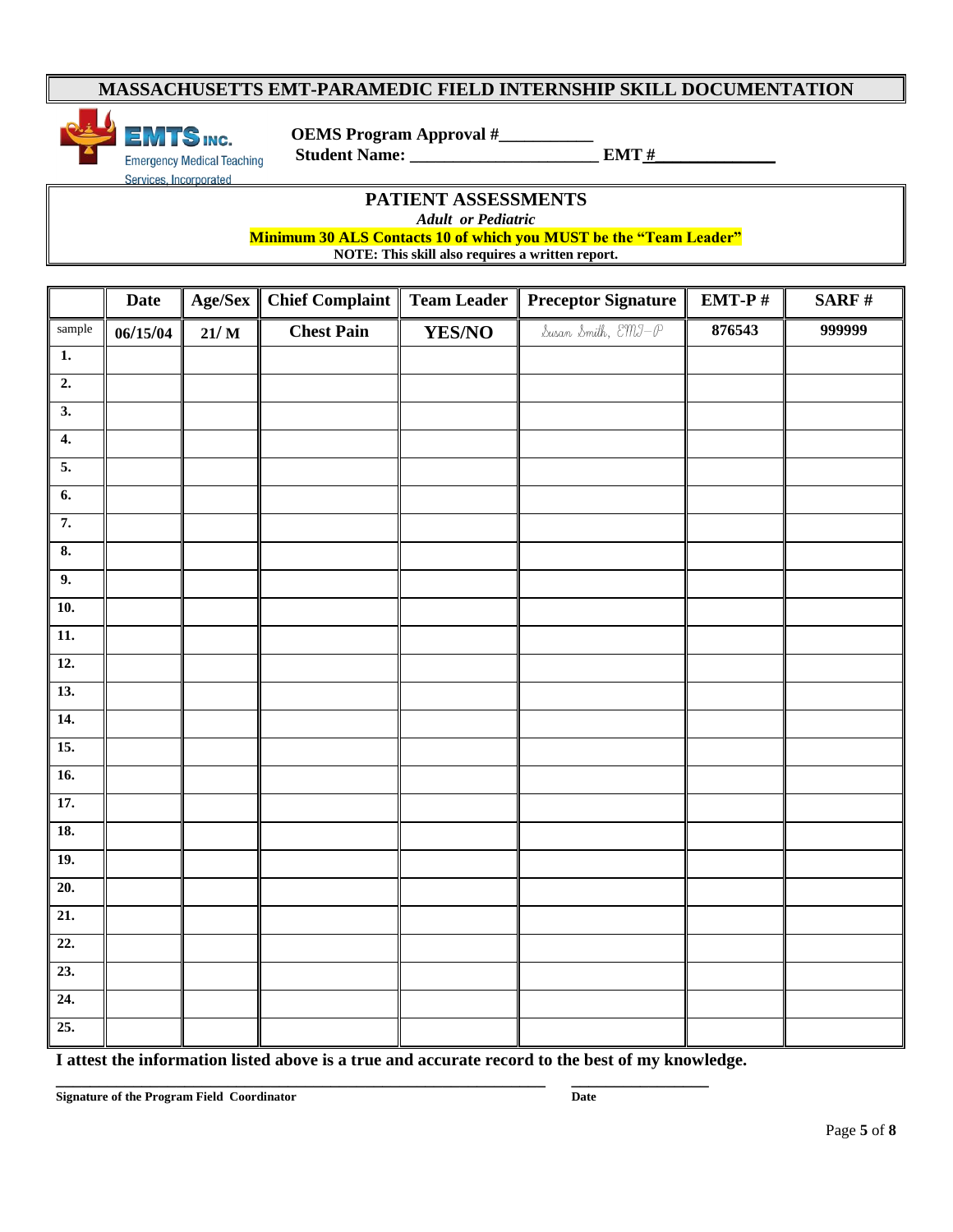

 **OEMS Program Approval #\_\_\_\_\_\_\_\_\_\_\_**

### **INTRAVENOUS LINE (IV) CANNULATION**

|                    | <b>Date</b> | Age/Sex |  | IV ga. Solution Location |  | <b>Preceptor Signature</b> | EMT-P $#$ | SARF#   |
|--------------------|-------------|---------|--|--------------------------|--|----------------------------|-----------|---------|
| $\bf{sample}$      | 06/15/04    | 21/M    |  | 18 ga D5/W Left Forearm  |  | Susan Smith, EMJ-P         | 876543    | 9999999 |
| 1.                 |             |         |  |                          |  |                            |           |         |
| 2.                 |             |         |  |                          |  |                            |           |         |
| 3.                 |             |         |  |                          |  |                            |           |         |
| $\boldsymbol{4}$ . |             |         |  |                          |  |                            |           |         |
| $\overline{5}$ .   |             |         |  |                          |  |                            |           |         |
| 6.                 |             |         |  |                          |  |                            |           |         |
| 7.                 |             |         |  |                          |  |                            |           |         |
| 8.                 |             |         |  |                          |  |                            |           |         |
| $\overline{9}$ .   |             |         |  |                          |  |                            |           |         |
| 10.                |             |         |  |                          |  |                            |           |         |
| 11.                |             |         |  |                          |  |                            |           |         |
| 12.                |             |         |  |                          |  |                            |           |         |

#### **ENDOTRACHEAL INTUBATION** *(Oral, Nasal or Digital)*

|        | Date     |      | Age/Sex ET Tube size Blade Type | <b>Preceptor Signature</b> | $EMT-P#$ | SARF#   |
|--------|----------|------|---------------------------------|----------------------------|----------|---------|
| sample | 11/15/04 | 35/F | 7.0 ET Miller blade             | Paul Tankis, EMI-P         | 765432   | 9999999 |
| . .    |          |      |                                 |                            |          |         |
| ٠.     |          |      |                                 |                            |          |         |

# **ELECTRICAL THERAPY SKILL COMBINATIONS**

*(Defibrillation, synchronized cardioversion or Transcutaneous Cardiac Pacing)*

|        | <b>Date</b> | Age/Sex | <b>Electrical Therapy</b> | <b>Preceptor Signature</b> | $EMT-P#$ | SARF#   |
|--------|-------------|---------|---------------------------|----------------------------|----------|---------|
| sample | 7/15/04     | 35/F    | Defibrillation @ 200J     | Paul Tankis, EMI-P         | 765432   | 9999999 |
|        |             |         |                           |                            |          |         |
| z.     |             |         |                           |                            |          |         |

**I attest the information listed above is a true and accurate record to the best of my knowledge.**

**\_\_\_\_\_\_\_\_\_\_\_\_\_\_\_\_\_\_\_\_\_\_\_\_\_\_\_\_\_\_\_\_\_\_\_\_\_\_\_\_\_\_\_\_\_\_\_\_\_\_\_ \_\_\_\_\_\_\_\_\_\_\_\_\_\_\_\_**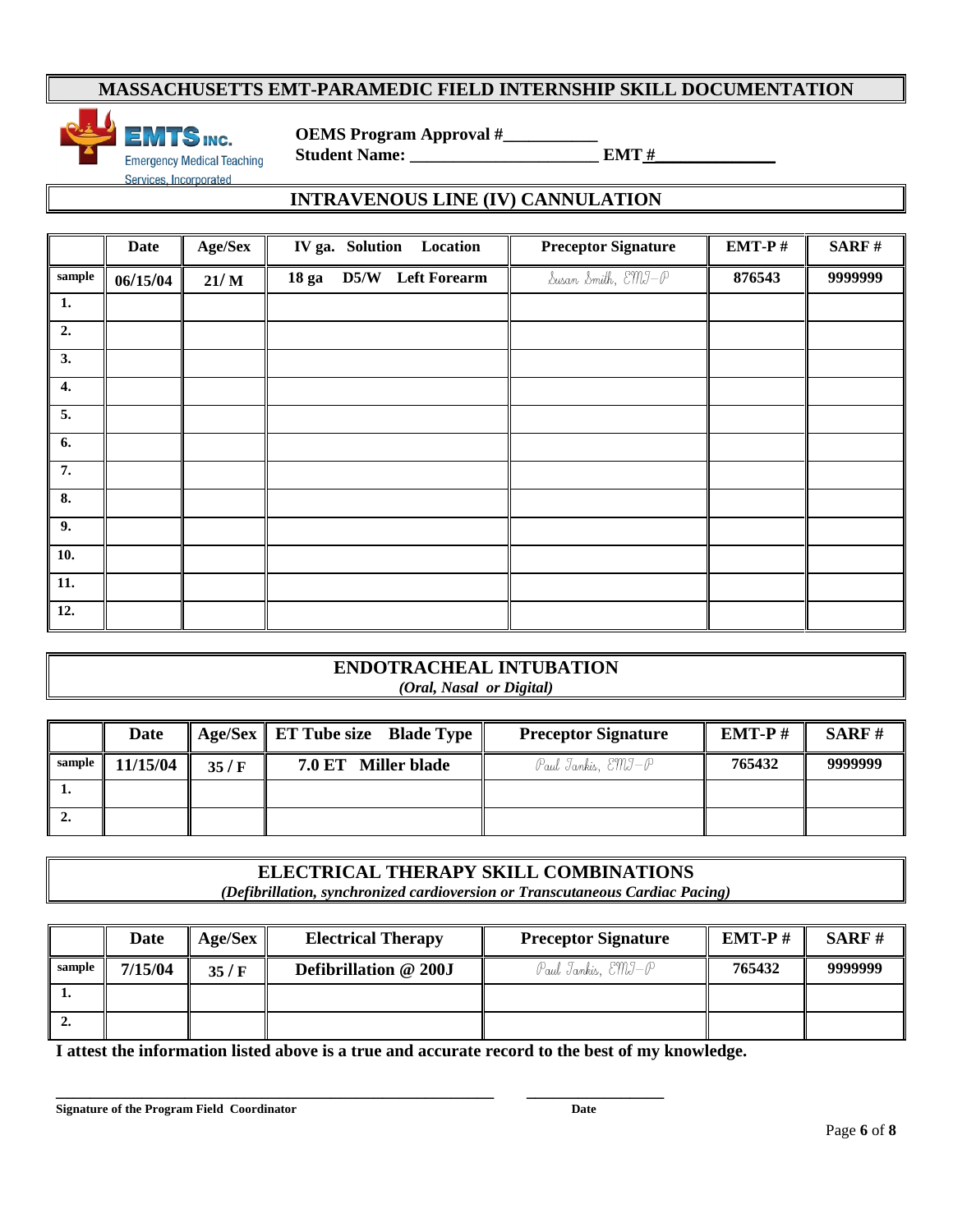

 **OEMS Program Approval #\_\_\_\_\_\_\_\_\_\_\_**

### **CARDIAC EKG RECOGNITION / INTERPRETATION**

|              | <b>Date</b> | Age/Sex | <b>EKG INTERPRETATION</b> | <b>Preceptor Signature</b> | EMT-P $#$ | SARF#   |
|--------------|-------------|---------|---------------------------|----------------------------|-----------|---------|
| sample       | 5/15/04     | 55 / M  | Ventricular Tachycardia   | Paul Tankis, EMI-P         | 765432    | 9999999 |
| 1.           |             |         |                           |                            |           |         |
| 2.           |             |         |                           |                            |           |         |
| $\mathbf{3}$ |             |         |                           |                            |           |         |
| 4.           |             |         |                           |                            |           |         |
| 5.           |             |         |                           |                            |           |         |
| 6.           |             |         |                           |                            |           |         |
| 7.           |             |         |                           |                            |           |         |
| 8.           |             |         |                           |                            |           |         |
| 9.           |             |         |                           |                            |           |         |
| 10.          |             |         |                           |                            |           |         |

# **IV BOLUS MEDICATION ADMINISTRATION**

|        | Date    | Age/Sex | <b>IV BOLUS MEDICATION</b> | <b>Preceptor Signature</b> | $EMT-P#$ | <b>SARF#</b> |
|--------|---------|---------|----------------------------|----------------------------|----------|--------------|
| sample | 6/15/04 | 55/M    | 50% Dextrose 25 gms IVP    | Paul Jankis, EMI-P         | 765432   | 9999999      |
| 1.     |         |         |                            |                            |          |              |
| 2.     |         |         |                            |                            |          |              |
| 3.     |         |         |                            |                            |          |              |
| 4.     |         |         |                            |                            |          |              |
| 5.     |         |         |                            |                            |          |              |
| -6.    |         |         |                            |                            |          |              |

**I attest the information listed above is a true and accurate record to the best of my knowledge.**

**\_\_\_\_\_\_\_\_\_\_\_\_\_\_\_\_\_\_\_\_\_\_\_\_\_\_\_\_\_\_\_\_\_\_\_\_\_\_\_\_\_\_\_\_\_\_\_\_\_\_\_\_\_\_\_\_\_ \_\_\_\_\_\_\_\_\_\_\_\_\_\_\_\_**